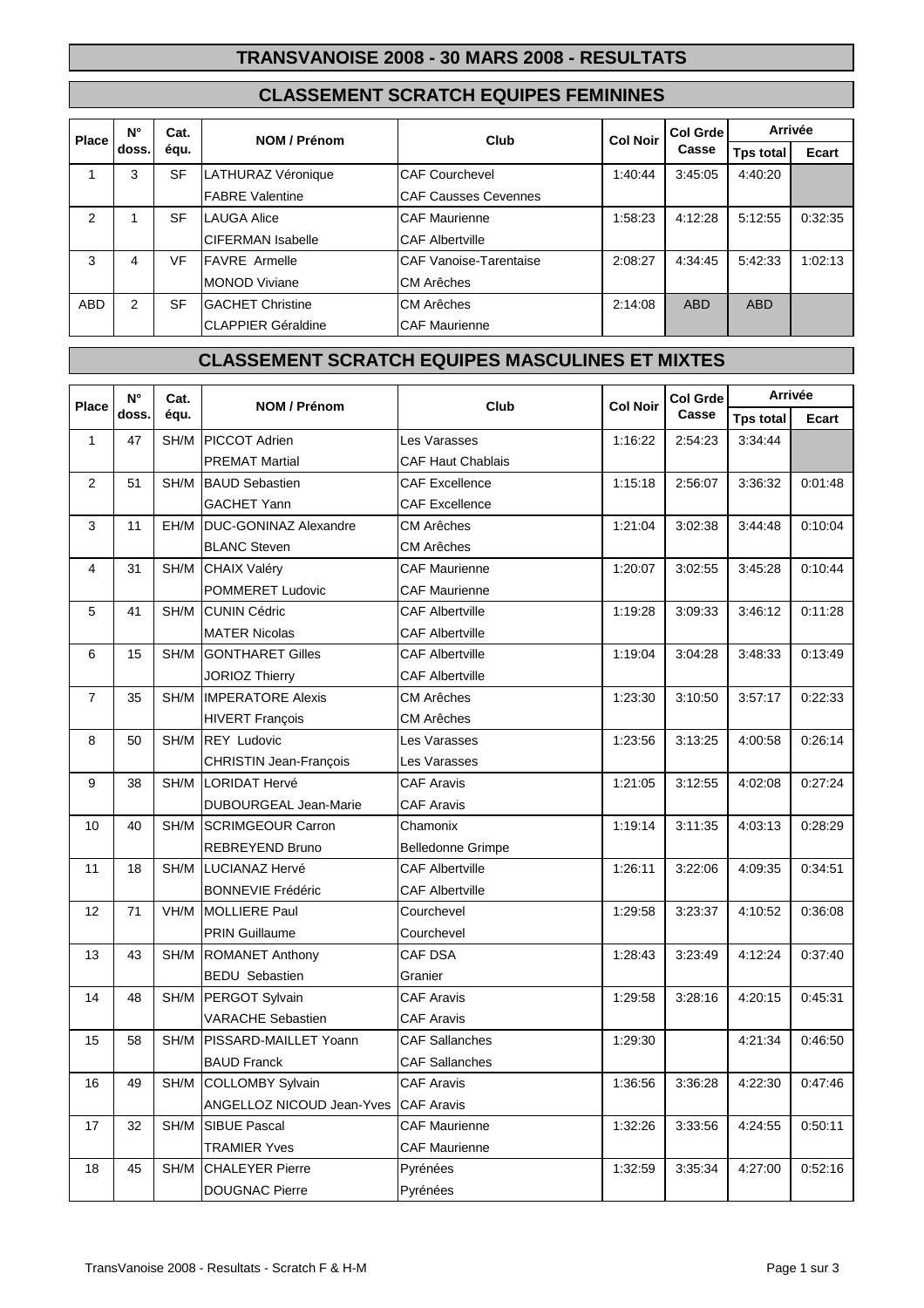## **TRANSVANOISE 2008 - 30 MARS 2008 - RESULTATS**

|              | $N^{\circ}$<br>doss. | Cat.<br>équ. | NOM / Prénom                   | Club                              | <b>Col Noir</b> | <b>Col Grde</b><br>Casse | Arrivée          |         |
|--------------|----------------------|--------------|--------------------------------|-----------------------------------|-----------------|--------------------------|------------------|---------|
| <b>Place</b> |                      |              |                                |                                   |                 |                          | <b>Tps total</b> | Ecart   |
| 19           | 78                   | VH/M         | MAGNIN Jo                      | <b>CS Montricher Les Karellis</b> | 1:38:24         | 3:36:56                  | 4:29:07          | 0:54:23 |
|              |                      |              | <b>MALVOLTI Marc</b>           | CM Arêches                        |                 |                          |                  |         |
| 20           | 53                   | SH/M         | <b>GERARD Sebastien</b>        | <b>CM Arêches</b>                 | 1:30:20         | 3:36:50                  | 4:29:35          | 0:54:51 |
|              |                      |              | <b>CROISET Yann</b>            | <b>CAF Albertville</b>            |                 |                          |                  |         |
| 21           | 42                   | SH/M         | <b>BERNARD Laurent</b>         | <b>CAF Cluses</b>                 | 1:38:03         | 3:39:47                  | 4:29:57          | 0:55:13 |
|              |                      |              | <b>OUVRIER BUFFET Jean-Luc</b> | <b>CAF Haut Giffre</b>            |                 |                          |                  |         |
| 22           | 29                   | SH/M         | FAVRE-MIVILLE Frédéric         | Les Varasses                      | 1:22:25         | 3:21:26                  | 4:30:27          | 0:55:43 |
|              |                      |              | <b>FAVRE-MIVILLE Michael</b>   | Les Varasses                      |                 |                          |                  |         |
| 23           | 12                   | SH/M         | <b>GOTTI Christophe</b>        | <b>CAF Vanoise-Tarentaise</b>     | 1:42:08         | 3:39:11                  | 4:31:05          | 0:56:21 |
|              |                      |              | <b>GARNIER Alexandre</b>       | <b>CAF Vanoise-Tarentaise</b>     |                 |                          |                  |         |
| 24           | 17                   | SH/M         | <b>FRIONNET Michel</b>         | CAF Chambery                      | 1:36:44         | 3:40:54                  | 4:32:54          | 0:58:10 |
|              |                      |              | <b>PROVILLE Romain</b>         | <b>CM Arêches</b>                 |                 |                          |                  |         |
| 25           | 52                   | SH/M         | <b>DUCRET Sylvain</b>          | CAF Léman                         | 1:36:24         | 3:38:55                  | 4:35:19          | 1:00:35 |
|              |                      |              | SACHE Florian                  | CAF Léman                         |                 |                          |                  |         |
| 26           | 39                   | SH/M         | <b>MIEGE Philippe</b>          | <b>CAF Albertville</b>            | 1:35:40         | 3:41:07                  | 4:35:55          | 1:01:11 |
|              |                      |              | FEIGE Jérôme                   | <b>CAF Albertville</b>            |                 |                          |                  |         |
| 27           | 54                   | SH/M         | PELLOY Sebastien               | Praz Montagne                     | 1:38:36         | 3:42:40                  | 4:36:18          | 1:01:34 |
|              |                      |              | <b>MUFFAT MERIDOL Gaël</b>     | Praz Montagne                     |                 |                          |                  |         |
| 28           | 76                   | SH/M         | <b>WILLAY Philippe</b>         | <b>CAF Maurienne</b>              | 1:37:25         | 3:37:42                  | 4:37:49          | 1:03:05 |
|              |                      |              | <b>AJALBERT Fabrice</b>        | CAF Gueugnon                      |                 |                          |                  |         |
| 29           | 21                   | SH/M         | <b>RIGAUD Daniel</b>           | CAF Chambéry                      | 1:37:50         | 3:43:22                  | 4:38:08          | 1:03:24 |
|              |                      |              | RIZZI Julien                   | <b>CAF Annecy</b>                 |                 |                          |                  |         |
| 30           | 20                   | SH/M         | <b>DERUNGS Antoine</b>         | CAF Moûtiers Haute-Tarentaise     | 1:42:26         | 3:54:01                  | 4:56:53          | 1:22:09 |
|              |                      |              | <b>DESRUES Guillaume</b>       | CAF Moûtiers Haute-Tarentaise     |                 |                          |                  |         |
| 31           | 16                   | SH/M         | <b>BOISIER Adrien</b>          | <b>CAF Cluses</b>                 | 1:45:00         | 3:59:54                  | 4:58:47          | 1:24:03 |
|              |                      |              | PELLIER-CUIT Philippe          | <b>CAF Cluses</b>                 |                 |                          |                  |         |
| 32           | 64                   | VH/M         | <b>MOLLARET Bruno</b>          | <b>CAF Annecy</b>                 | 1:43:10         | 3:57:49                  | 4:59:57          | 1:25:13 |
|              |                      |              | <b>RAMA Claude</b>             | <b>CAF Annecy</b>                 |                 |                          |                  |         |
| 33           | 55                   | SH/M         | <b>DUNAND Benjamin</b>         | <b>CAF Albertville</b>            | 1:48:21         | 4:06:44                  | 5:02:18          | 1:27:34 |
|              |                      |              | <b>MAROLT Eric</b>             | <b>CAF Albertville</b>            |                 |                          |                  |         |
| 34           | 62                   |              | VH/M   LUCIANAZ Patrice        | CS Tignes                         | 1:42:40         | 3:57:32                  | 5:03:29          | 1:28:45 |
|              |                      |              | JACQUEMOUD Thierry             | <b>CAF Albertville</b>            |                 |                          |                  |         |
| 35           | 67                   | VH/M         | <b>LOSSERAND Eric</b>          | <b>CAF Aravis</b>                 | 1:53:20         | 4:06:09                  | 5:03:44          | 1:29:00 |
|              |                      |              | <b>LACOMBE Pierre</b>          | <b>CAF Aravis</b>                 |                 |                          |                  |         |
| 36           | 60                   | VH/M         | <b>DUCREY Jean-Louis</b>       | <b>CAF Sallanches</b>             | 1:48:30         | 4:03:19                  | 5:04:07          | 1:29:23 |
|              |                      |              | <b>PERRET Laurent</b>          | <b>CAF Sallanches</b>             |                 |                          |                  |         |
| 37           | 74                   | VH/M         | STIEFBOLD Philippe             | <b>CAF Faverges</b>               | 1:48:20         | 4:07:43                  | 5:07:15          | 1:32:31 |
|              |                      |              | <b>GIMARD Philip</b>           | <b>CAF Albertville</b>            |                 |                          |                  |         |
| 38           | 70                   | VH/M         | <b>MARCHAND Pascal</b>         | <b>CAF Nice Mercantour</b>        | 1:47:49         | 4:04:02                  | 5:08:57          | 1:34:13 |
|              |                      |              | <b>BUSSIERES Lizanne</b>       | <b>CAF Nice Mercantour</b>        |                 |                          |                  |         |
| 39           | 24                   | SH/M         | DELOCHE Jean-Noël              | <b>CAF Aravis</b>                 | 1:50:35         | 4:11:06                  | 5:09:12          | 1:34:28 |
|              |                      |              | <b>GERFAUX Yann</b>            | <b>CAF Aravis</b>                 |                 |                          |                  |         |
| 40           | 75                   | VH/M         | <b>BRYDNIAK Thierry</b>        | CAF Chambéry                      | 1:47:49         | 4:08:35                  | 5:09:41          | 1:34:57 |
|              |                      |              | <b>FRASSINETTI Eric</b>        | CAF Chambéry                      |                 |                          |                  |         |
| 41           | 59                   | VH/M         | MOURIER Stéphane               | <b>CAF Aravis</b>                 | 1:44:36         |                          | 5:09:50          | 1:35:06 |
|              |                      |              | <b>CHALAS Pascal</b>           | <b>CAF Aravis</b>                 |                 |                          |                  |         |
| 42           | 77                   | SH/M         | <b>BLANC Franck</b>            | CAF Aix les Bains                 | 1:50:28         | 4:02:43                  | 5:10:47          | 1:36:03 |
|              |                      |              | PERREARD Xavier                | <b>CAF Cluses</b>                 |                 |                          |                  |         |
| 43           | 30                   | SH/M         | <b>LEMAITRE Christophe</b>     | Sport Montagne Cerdagne Capcir    | 1:51:57         | 4:14:55                  | 5:17:43          | 1:42:59 |
|              |                      |              | <b>MAGISSON Nicolas</b>        | <b>CAF Albertville</b>            |                 |                          |                  |         |